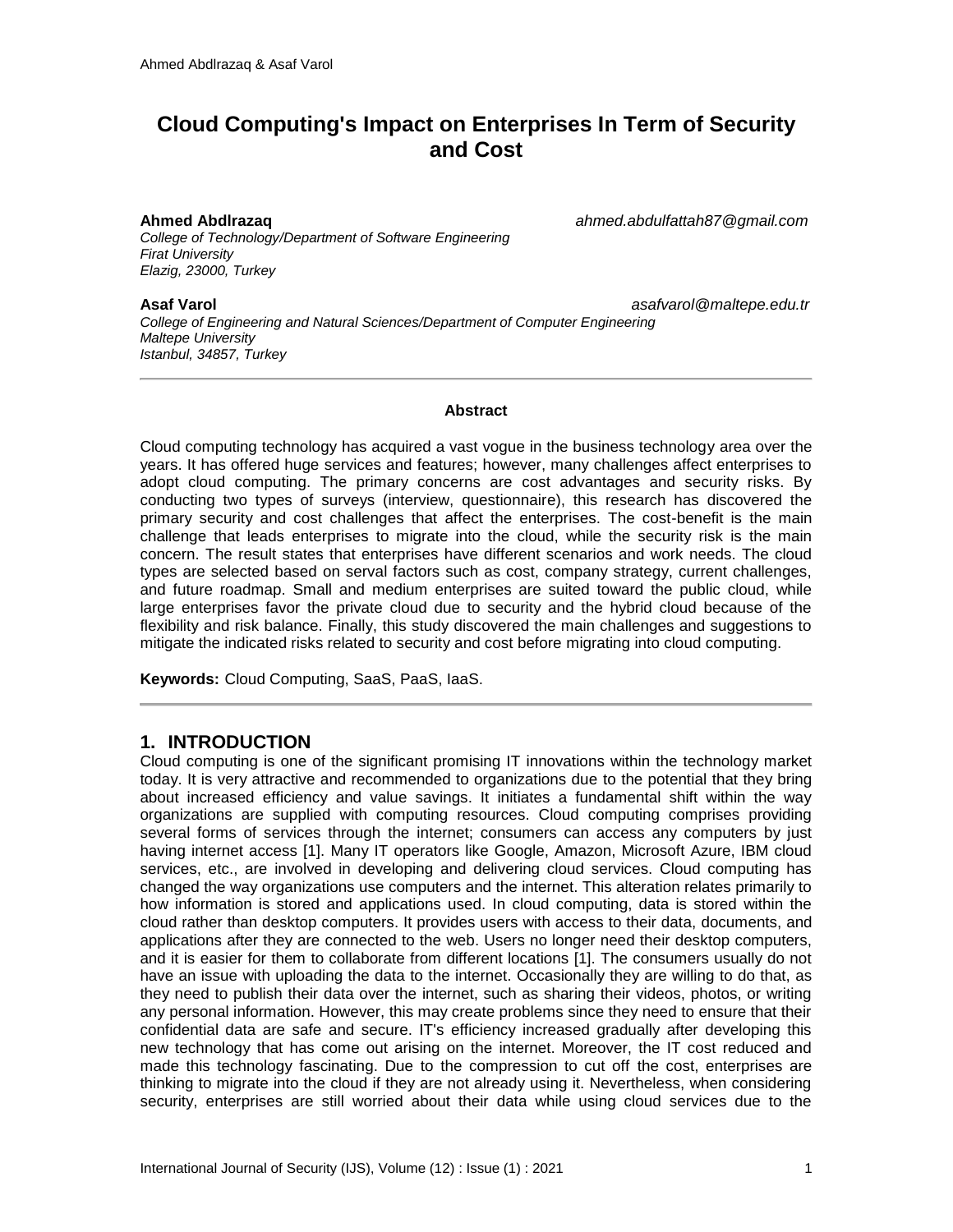complexity of their architecture and its concept [2]. Organizations aim to cut back their computing costs. Many of them started to do this by integrating IT operations and implementing virtualization technology, which improves the servers' ability to store and process data by hosting servers in their workplace. With cloud computing, organizations can further reduce costs by improving the utilization and reducing infrastructure and administration costs and faster deployment cycles. It provides them with excellent availability, virtualization, and dynamic resource groups [2]. Many enterprises have started building their public cloud in cloud computing. It means they have already begun the investment, incorporating Amazon, Google, MS Azure, and other cloud providers. Those providers are usually launching their new features and latest updates on their services offering for the enterprises. As an instance, Amazon web services launched a middle associated with security and price on their website to make a community to advise about the present issues. It demonstrates that there are still plenty of problems regarding the cost and security of cloud computing; this is why there is always the requirement to research cloud computing issues. The research questions presented in the following:

- 1. What are the comprehended advantages and disadvantages related to cost and security for enterprises to acquire cloud computing?
- 2. What is the best cloud deployment and service delivery models for enterprises?

## **2. LITERATURE REVIEW**

In this section, a comprehensive overview of related literature is given to set the scene for the remaining parts described in this study. To have a clear view and realize the influences of cloud computing on enterprises regarding cost and security, it is a prerequisite to concluding the definition of cloud computing, background, cost-benefit, and security risks.

## **2.1 Definition of Cloud Computing**

There are many definitions of cloud computing; thus, experts and organizations have tried to explain cloud computing differently. After the evolution of cloud computing, numerous researchers have stated definitions attempting to emphasize and explain what it exactly is. Yet, there is no comprehensive definition that awards an absolute realization of this new technologys' nature. There is a famous and well-known definition that was developed by the National Institute of Standards and Technology: "Cloud computing is a model for enabling ubiquitous, convenient, ondemand network access to a shared pool of configurable computing resources (e.g., network, servers, storage, applications, and services) that can be rapidly provisioned and released with minimal management effort or service provider interaction." [3]. The above definition demonstrates with clarity cloud computing. It addresses the main features and characteristics and collects all the advanced definitions between many illustrations of the phenomenon. The figure below demonstrates the NIST definition of cloud computing [3]: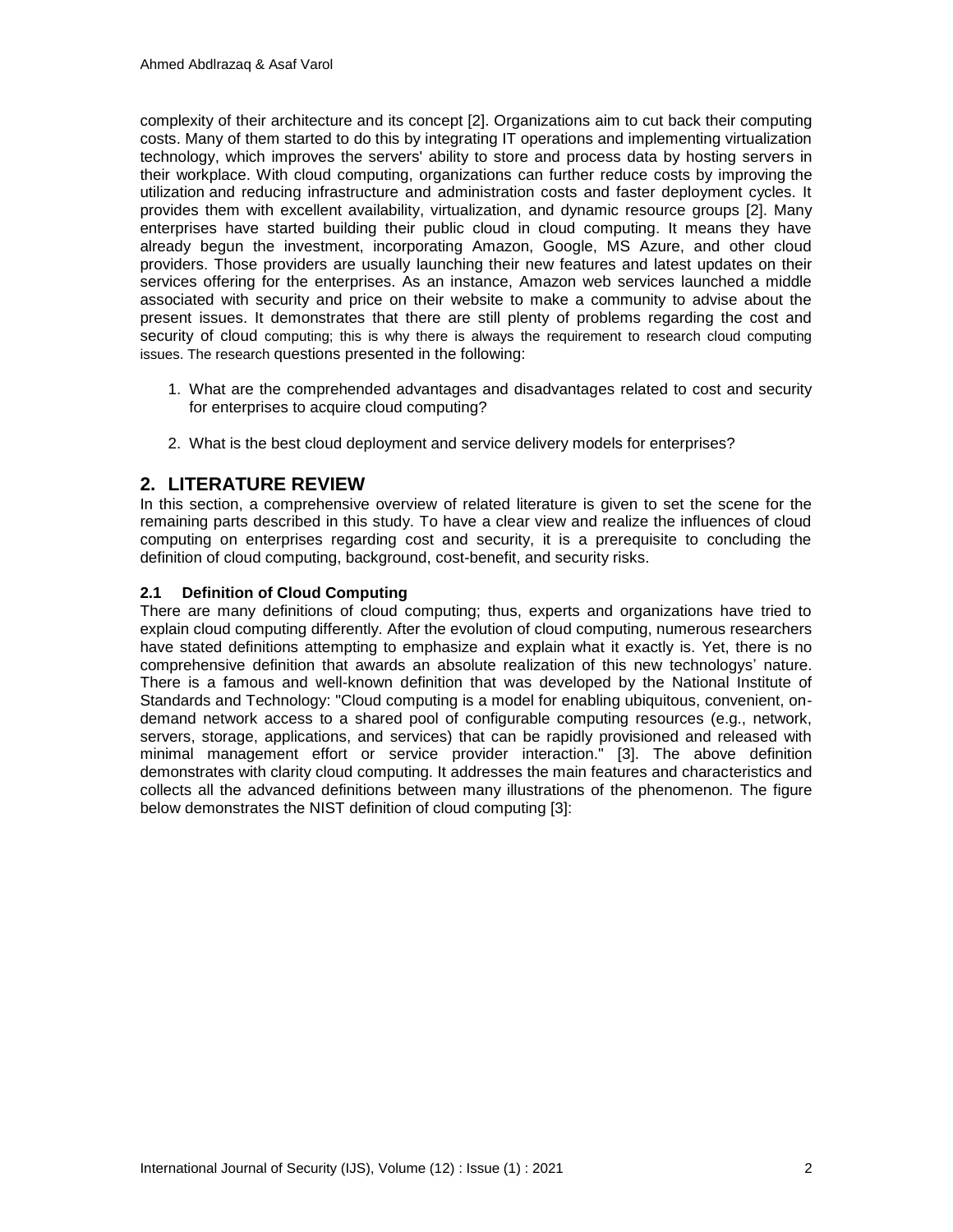

**FIGURE 1:** Cloud Computing Definition.

## **2.2 Background**

Cloud computing is the new evolution of the IT environment that provisions computer resources and the infrastructure as a service. When using the cloud, the winning of a company depends on significant features like comprehensible management, decreasing the costs, and speed up the processes and procedures. Cloud computing technology is performed by various deployment and services according to the vast amount of designs. Enterprises are using the cloud to switch from the current running infrastructure to the functional dynamic environment. When enterprises take over cloud computing, their business performance is accomplished with less difficulty and more efficiency. Cloud computing provides so many features for enterprises and consumers as they can get it very quickly. The cloud-computing model is not a new idea; it has been developed over many stages, including utility and grid computing and services like application. Moreover, the concept of computer utility was so common in the 1960s, and then evolutions and development in computer technology result in having an advanced computing environment [4].

## **2.3 Cloud Computing Cost Benefit**

The main interest that brings the business enterprises and consumers into the cloud environment is the benefit and advantage of cost. Thus, the researchers always concentrate on the cost advantages in their studies and explain how they influence enterprises. That is why the cost advantages and benefits of cloud computing are reviewed in this study. Although cloud computing comparatively is a new technology, with having various service development, there are many untested use cases related to the cost risks. Yet, the existing researches still have difficulties in addressing the risks of cost for enterprises [5]. The existing research states that cloud computing allows enterprises and consumers to decrease hardware costs once utilizing cloud services. When adopting cloud services, they do not need expensive and powered computers when using their applications on the cloud. The reason behind this comes from reducing the storage and power processing. Unlike the standard software, executing applications in the cloud required lower memory since there is no need to install it. For this reason, enterprises no longer need to expand their IT infrastructure, mostly concerns with more prominent companies [6]. In addition, one more advantage of the cost is that the enterprises no longer need to pay for upgrading their software into the latest version since the cloud provider upgrades the applications automatically in the cloud, this is an instance of decreasing the maintenance cost, and this includes the software and hardware maintenance. When discussing the cost concept, and in financial accounting, there are to terms of business expenses; they are capital expenditures (CapEx) and operating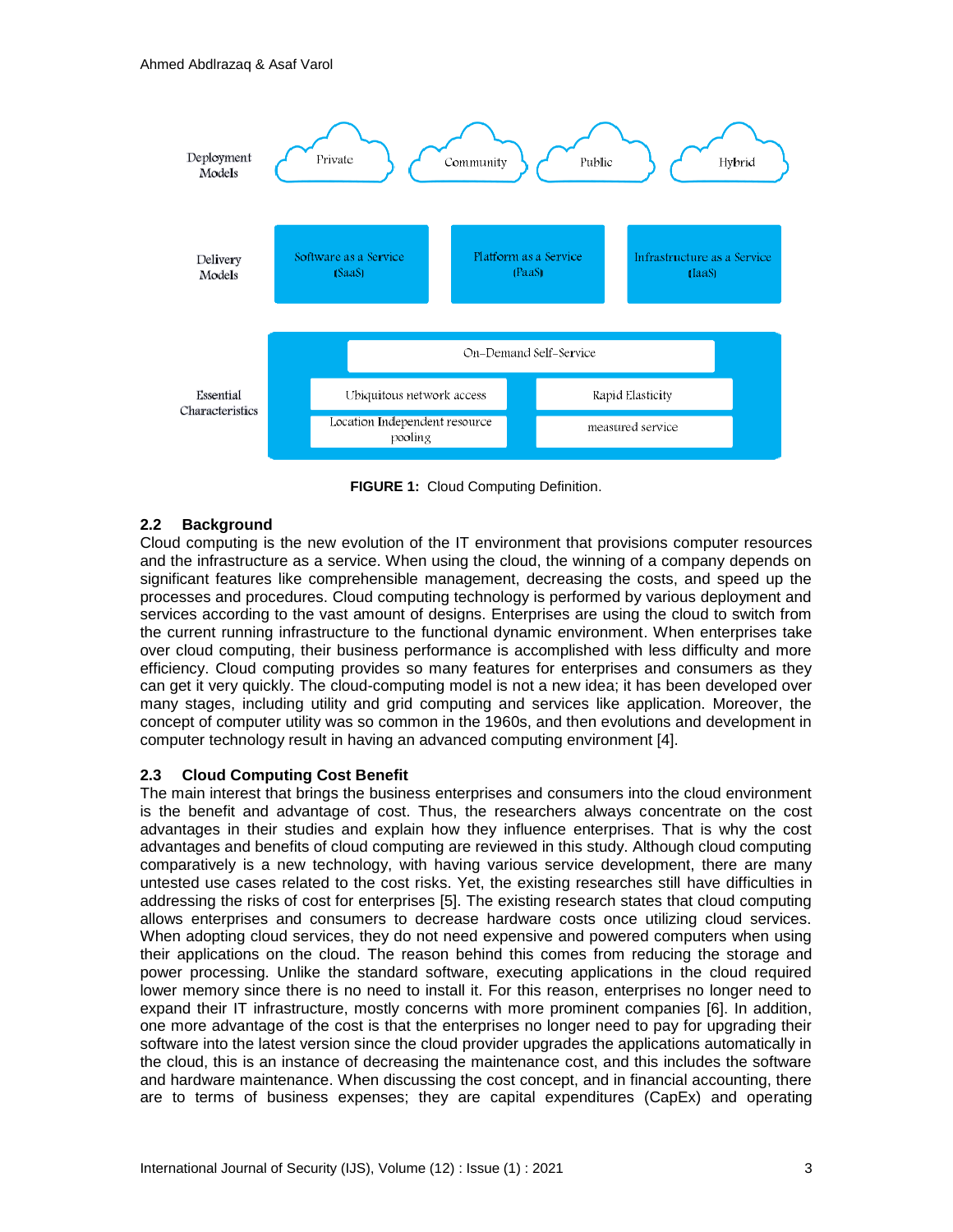expenditures (OPEX). Simply, CapEx includes the main purchases which will be used in the future, and Opex represents the daily costs. With regard to income tax, enterprises generally prefer operating expenses over capital expenditures. For this reason, companies will rent devices from the seller instead of buying them directly. Equipment purchase is capital expenditures, so not all prepaid funds can be deducted. The amount paid to the seller for the lease is the operating expenses as it is incurred as part of the day to day business operations. Therefore, the enterprise can deduct the cash that it spent that year.The most famous cloud provider, Amazon, has developed a new pricing model, which means that the users will pay according to the total hours they used the cloud services; consumers are paying for what they only have used. It will let consumers think about cloud computing as an economic expression [7].

Many challenges let the customer move into the cloud, including saving money, availability, business continuity, etc. However, economically wise, and according to the existing researches, five main points lead to improving the operations and saving money as follow [8]:

- Hardware Scalability
- Energy Cost
- Disaster Recovery
- Regulating the Staff
- Advanced Cost

## **2.4 Cloud Computing Security Risks**

Although the cost advantages are the primary concern that encourages enterprises to swap into cloud computing, the security problems are the major obstacle for the enterprises. The security risks are various based on the delivery and deployment model utilized by the enterprises. This is why enterprises must study the risks and recognize the connection between the deployment and service model. Selecting cloud computing and using it means enterprises face security issues, and almost all the risks belong to the security of data. Enterprises must ensure having data protection and privacy of their processed data and storing their data safe when using cloud applications by the cloud providers [9]. According to some surveys conducted by the researchers, the primary fear related to data security is the possibility of losing data, then utilized by prohibited parties, and this is the outcome of inappropriate data protection from cloud providers [9]. Security is improving gradually in cloud computing by identifying the risks; however, some risks are uncovered overdue to block the accident. It is difficult for all stakeholders to realize the risks and prevent them. To mitigate the risk, the provider must construct security in all network layers [10]. In reference to some of the existing research, there is an important challenge related to security, which is the privacy issue. The privacy always has an immediate influence on enterprises to decide whether to go for a cloud or not because they are indicated straight on the consumers' dependence. Moreover, these issues have side effects and concerns related to economic, legal, and personal involvement. The major problems of privacy when using cloud computing are [11]:

- Assumptions and risk investigation.
- Emerge new models that influence the privacy of the users.
- Respond with the applicable laws and regulations.

## **3. THEORETICAL BASELINE**

This section contains a comprehensive theoretical concept of cloud computing. Including the cloud's architecture and its components and presenting the deployment and service delivery model in detail to understand what cloud computing is and how many types and services do cloud computing offers for the customers. Besides, the main characteristics of the cloud are highlighted.

## **3.1 Cloud Computing Architecture**

Since cloud computing became important in the virtual digital world, its architecture and components must be clear. In general, cloud architecture is entirely compatible with every item,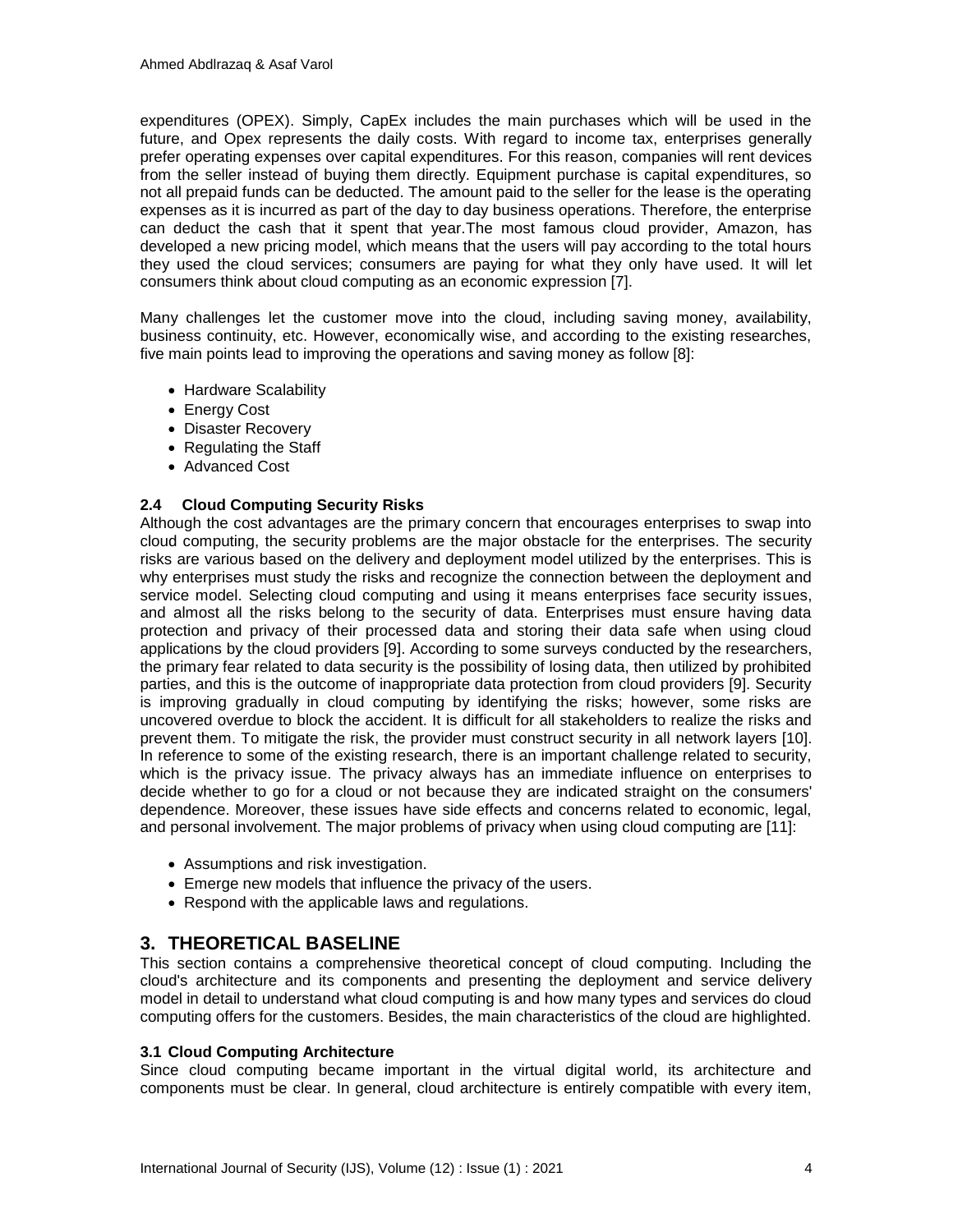piece, and feature. It belongs to all details and parts required for cloud computing. Cloud computing architecture composed of two parts as following [12]:

- Front End Platform: It is about the client
- Back End Platform: Includes the servers, network, applications, management, storage, and database.

## **3.2 Cloud Deployment Model**

Selecting a convenient cloud deployment model to be practiced by enterprises is a significant milestone accomplished to succeed in the cloud computing environment. Because cloud computing has several models and requires various resources and skills to manage them. Many enterprises fail in executing cloud computing due to selecting the wrong cloud model [12]. In general, and according to the previous researches on cloud computing architecture, there are four types of deployment models, which are presented and explained in the following:

1-Private Cloud: This type of cloud deployment is performed mainly by big enterprises, and managed even by internal IT resources or by private cloud providers. This kind of model is not accessible as public; it belongs to a particular company. It can be accessible inside or outside the infrastructure's existing location, and the users may belong to a different unit. They still belong to the same enterprise so that they can access the private cloud. This type considers as the utmost secured cloud model due to the procedure of securing data. In the private cloud, the infrastructure is created by the enterprises; however, it can be rented from the cloud provider. In both cases it can be managed and run either by the enterprise itself or by the cloud provider. It brings several consequences to the public cloud, for instance, Amazon virtual private cloud [12].

2-Public Cloud: This type of cloud model offers several countenances such as storage, applications, database, and other services to the cloud providers' end-users. This model depends on the specific part as you go service. The third-party has created this type to supply unlimited storage extended data transportation over the internet to all enterprises. Commonly, this type is owned, monitored, and managed by the cloud service provider. Besides, it considers every requirement that comes from the enterprise. It is the simplest structure to install as releases that defender loads of applications and equipment [12].

3-Community Cloud: This type of cloud is utilized by several enterprises with joint commercial businesses, programs, projects, and shared frameworks in terms of software or application, so the existing cost to be decreased. Thus, this model can be managed by united enterprises or by a third party. For instance, the online study platforms for universities are community cloud [12].

4-Hybrid Cloud: It is one of the cloud deployment models built by combining two or more cloud types, such as public, private, and community cloud, and it is shared among various enterprises when having the same requirements and profits. Usually directed internally, or it can be handled by the cloud provider [12].

## **3.3 Cloud Service Delivery Model**

Cloud computing is providing various services to consumers to meet their business strategy and needs. Mainly, and according to the NIST, there are three fundamental service models that are capable of satisfying the enterprises, as explained in the following [13]:

- Software as a Service (SaaS): This model has the capacity to offer the end-user run their applications in the cloud platform.
- Platform as a Service (PaaS): This service model can provide users with a platform to create their applications by programming and other tools. In the PaaS, the customers do not administrate the platform, including network, OS, servers, and storage; they are only managing the deployed application and other required configuration.
- Infrastructure as a Service (IaaS): This service model offers consumers the ability to access the storage, processing, network, and other essential computing assets. The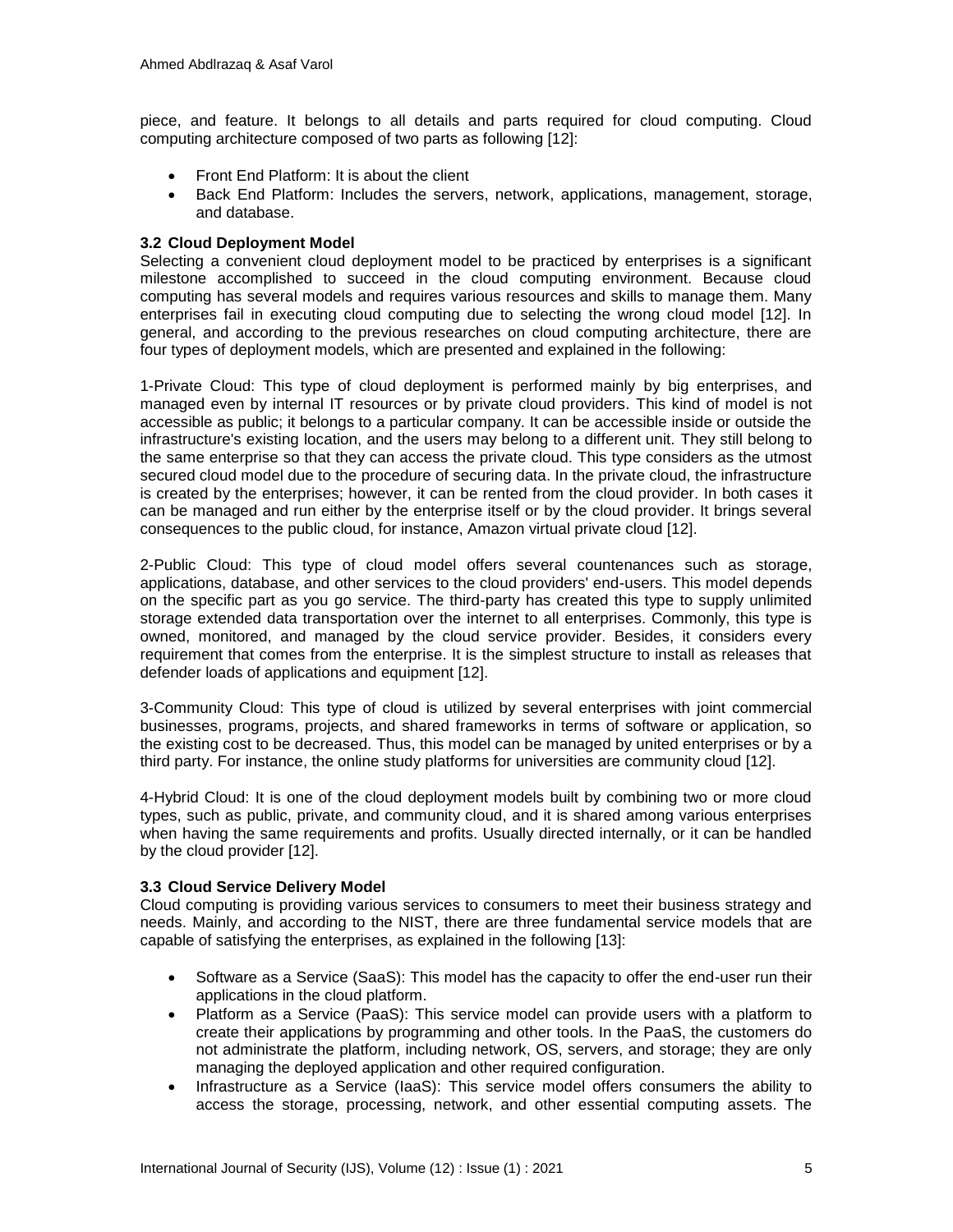customers can deploy their applications, running the OS, or upgrading the software. The consumers cannot touch anything implied by the cloud framework; however, they can manage the operating system, network components (firewall), and storage.

A representative diagram of the cloud service delivery model that is obtainable to cloud users is shown in the following [11]:



**FIGURE 2:** Cloud Computing Service Models.

## **3.4 Cloud Computing Characteristics**

With the growing cloud computing in technology and trading, enterprises can simply increase the prospective of advantages. Moreover, to have a better understanding of what cloud computing is and its characteristics. In reference to the previous researches and according to the NIST, below are the main five essential characteristics of cloud computing, which presented in the following [13]:

- On-demand self-service
- Broad network access
- The resource pooling
- The rapid elasticity
- The measure service

## **4. METHODOLOGY**

In this section, the research methodology is presented and covered in several circumstances.

## **4.1 Research Approaches**

In scientific research, there are two approaches to the theoretical findings; they are inductive and deductive approaches. The inductive approach is linked with qualitative data gathering; besides, the deductive approach refers to quantitative data gathering. Moreover, sometimes also the qualitative data can be used in the deductive approach [14]. Furthermore, the deductive approach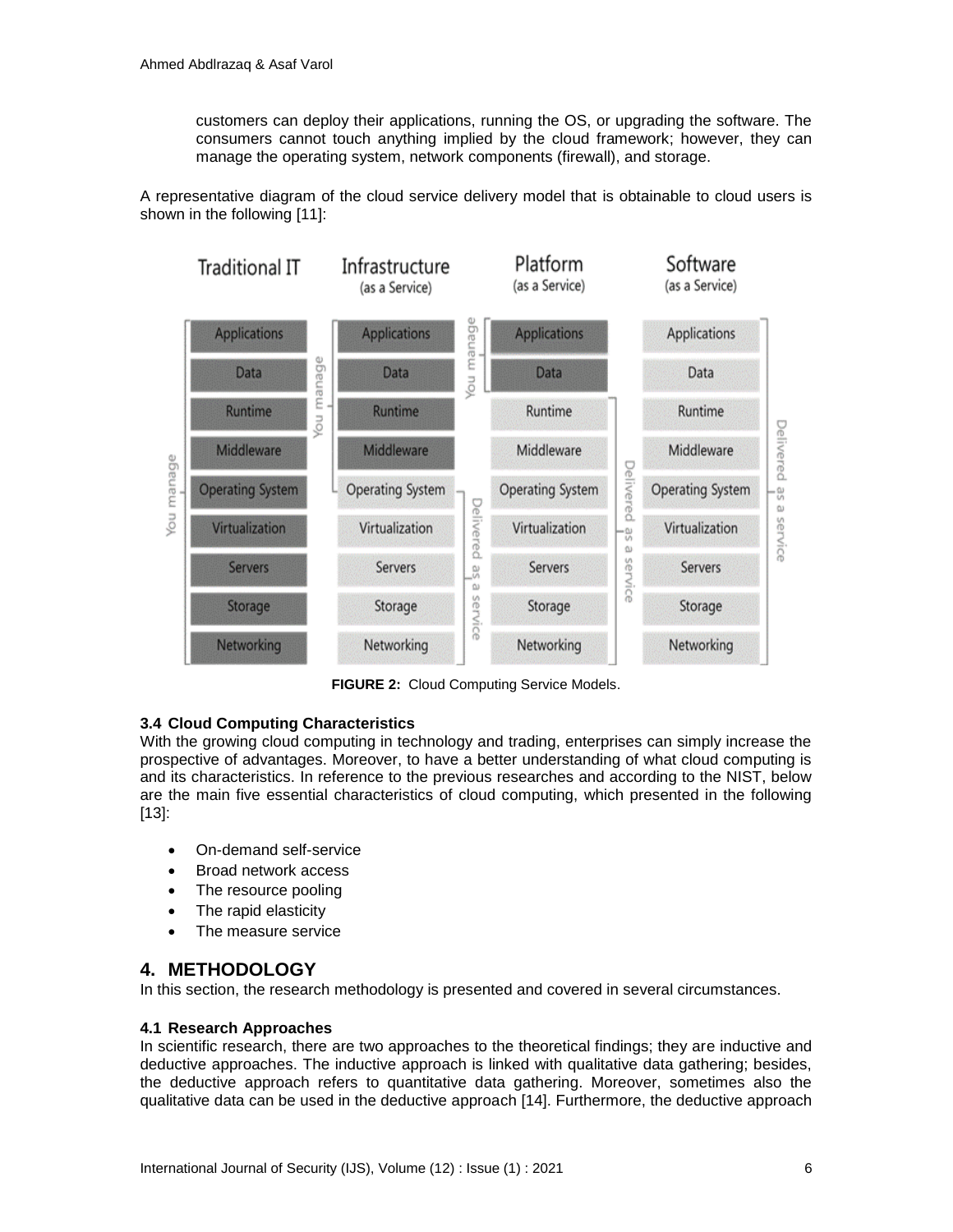linked to positivism, and the inductive belongs to interpretivism. Nevertheless, it is considered that this designation does not have worth and may result in confusion. In addition, the procedure of gathering the information in the answered questions from surveys or interviews to achieve the objective of research named inductive reasoning. Moreover, the difference between both approaches is that the deductive approach is closely structured than the inductive approach; accordingly, the inductive approach is elastic for the researcher during the whole process in the research [14].

## **4.2 Research Design and Strategy**

When selecting a research design, it influences the research and provides a huge value because it constructs the research to be more effective by providing massive information with the least time and effort. Thus, the researcher has to choose a proper design to rectify the ideas in an appropriate trend [15]. Enough aggregate of existing research in the literature review is crucial to ensure and address enterprise issues and risks when utilizing cloud services. Moreover, highlighting the cost, security advantages, risks, and suggestions to mitigate these issues. The chosen literature was conducted to extract the needed result, and the outcome of this study was analyzed and compared with the result of the survey conducted in the research.

## **4.3 Data Collection and Analysis**

The mechanism for collecting the main data in this research conducted by the researcher were interviews and questionnaires. The interviews are to collect the needed information from the experienced people from the cloud service providers and the main operators that use cloud services, as this information represents their opinion of cloud computing subjects [14]. The main data collection method used in this study is called the mixed-method by gathering information using qualitative and quantitative data collection. A mixed-method supports the data gathering to be validated over the outcomes from the methods used in this study that are qualitative and quantitative methods [14]. Data analysis is the procedure of collecting statistical data and other techniques to report, evaluate, explain, and summarize the data. In fact, the researchers are always analyzing all kinds of observations for all the gathered data during the data collection milestone [16]. The raw qualitative data that is collected from the interviews reproduced and explained in Table II and Table III. Moreover, the needed coding and analysis were completed for an appropriate data demonstration and analysis. For the quantitative data collected from the questionnaire, the data were analyzed using SPSS statistics and presented through tables and charts such as bar charts and pie charts [16].

## **4.4 Sampling**

The sampling method is to sort out the group from a population to collect and gather the research data. The data sample size is stated that the quantitative study is more prominent than qualitative research. The popularization has a minimal concern in the qualitative analysis [17]. The sampling goal is to discover more extensive populations' characteristics by selecting a limited sample of the population as representative. The chosen sample of the respondent for questionnaires and interviews is the audience that experienced in cloud computing technology, and IT consultant or solution engineers in the cloud providers, and the enterprises that are utilizing cloud services. The number of respondents for the survey are presented in the following table:

| Organizations          | Number of Interviews | Questionnaire Respondents |
|------------------------|----------------------|---------------------------|
| <b>Cloud Providers</b> |                      |                           |
| Operators/Others       |                      | 56                        |
| Total                  |                      | 56                        |

**TABLE 1:** Number of the respondents for questionnaire and interview.

## **4.5 Survey**

This study completed based on the survey to collect the needed data to achieve the objective of this study. The questions are formulated according to the research question that is related to security risks and cost benefits. A sample of interview questions presented in Table II.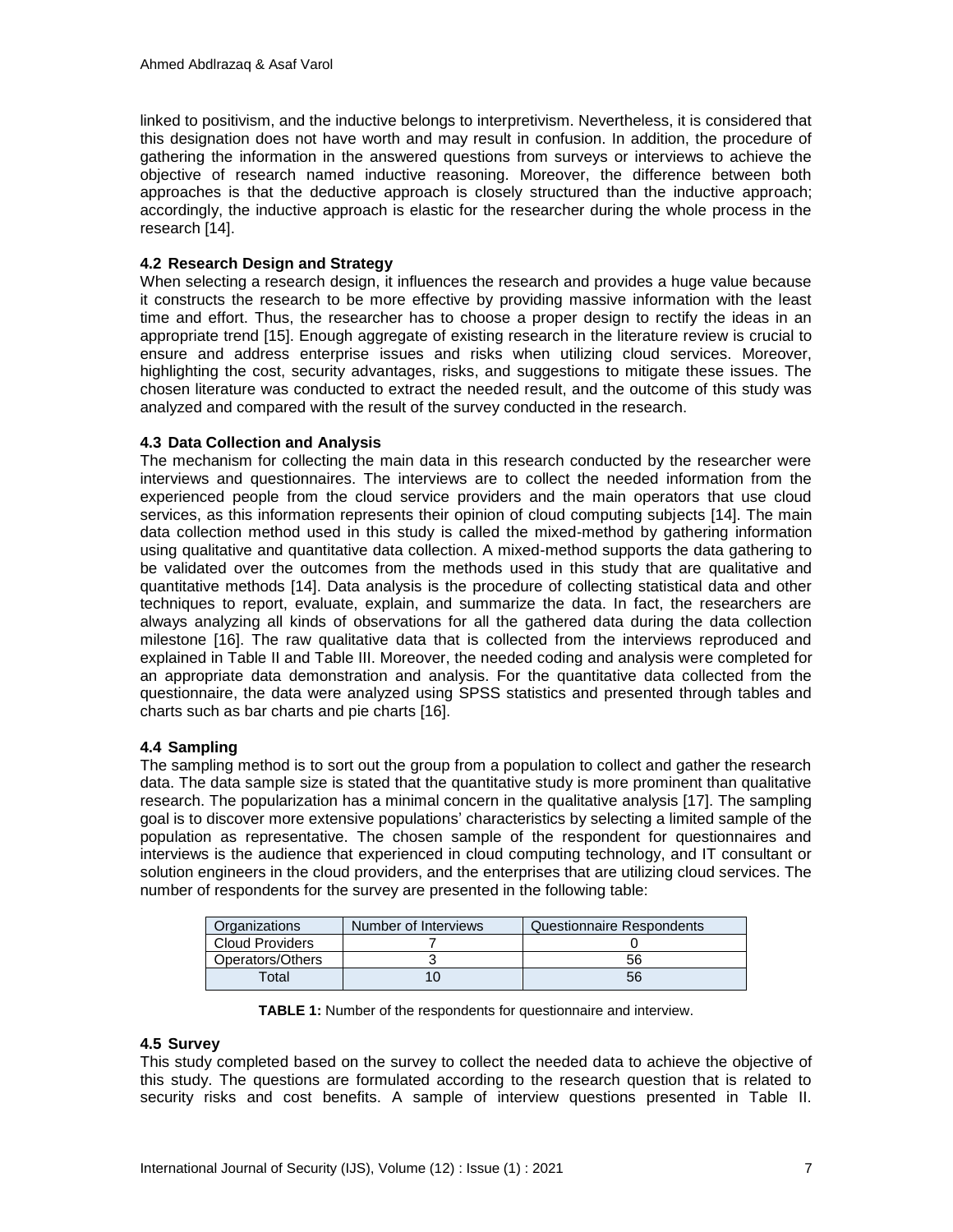Furthermore, the targeted people for the interview survey are IT experts working at cloud service provider; the interviewees are from different countries (Dubai, Iraq, Lebanon, Jordan, Kuwait, and Australia). The author targeted those samples due to the following reasons:

- To collect the needed data
- They are certified in cloud computing
- The result to be valid and reliable
- To achieve the objective of this study

For the questionnaire survey, the targeted people were choosen are those that working at any type of organization that already using the cloud services in order to be able answer the questionnaire question properly. A sample questionnaire survey presented in Table III. The author targeted these poople due to the following reasons:

- To address how the migration from on-premise to cloud environment done.
- To address which type of cloud services they are using.
- To identify if the cost benefit is the main concern to move into cloud, and security is the main risk.
- To identify which deployment and service delivery model suits small, medium, and large enterprises.

## **5. RESULT AND DISCUSSION**

The objective of this section is to report the collected empirical data from the questionnaires and interviews; it presents the results by tables and charts to be more understandable by the readers. It includes the ideas from the respondents of the conducted survey related to the cloud computing challenges concerning cost and security.

## **5.1 Result**

After conducting an online questionnaire with the related IT experts working in organizations that uses cloud services, the total participants that answered the questionnaire were 56 respondents. They were all using cloud computing services and agreed on that that adopting cloud technology by their company is a wise decision, their respondent presented in the below figure:



**FIGURE 3:** Cloud Computing Adoption is a Wise Decision.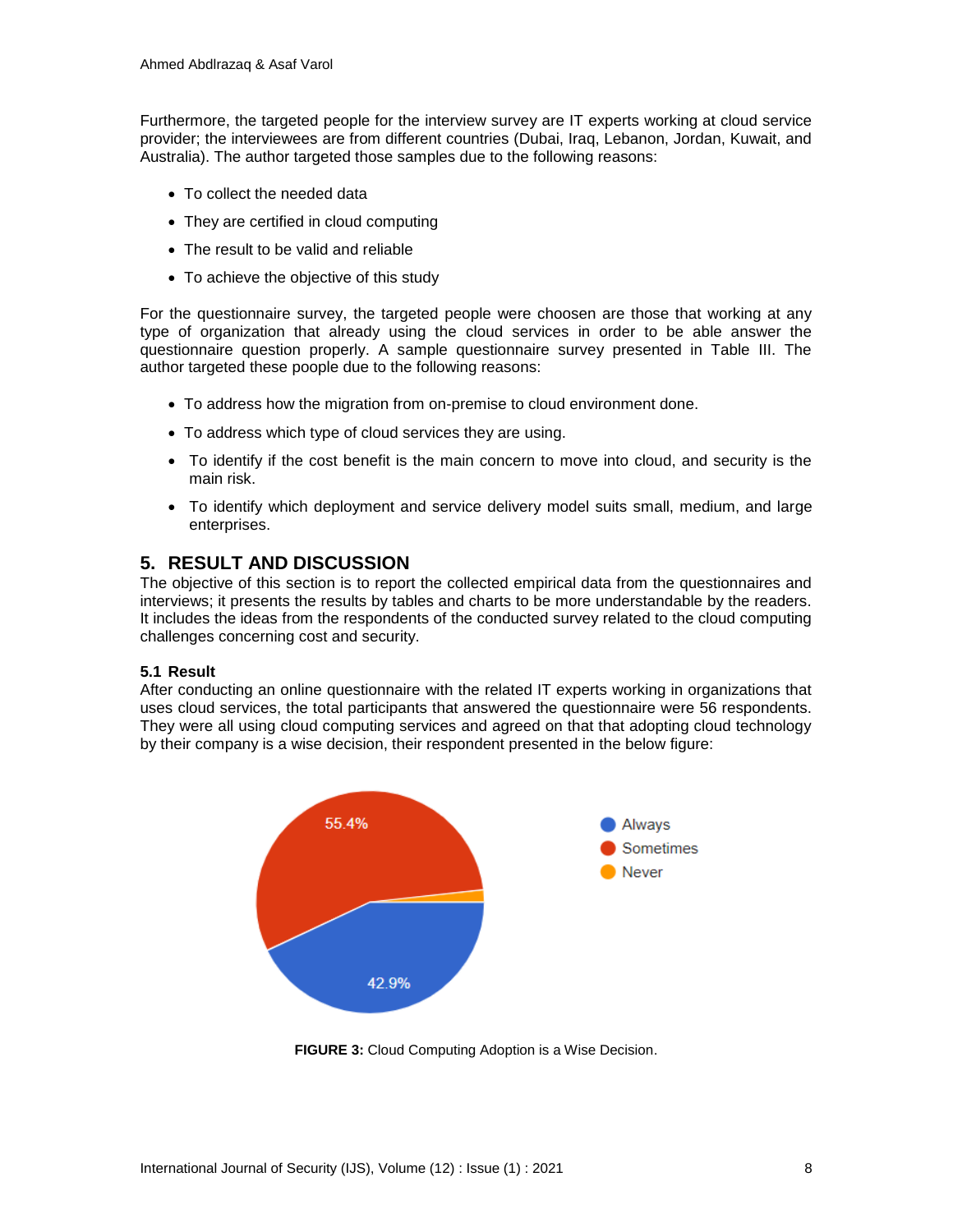From the respondents' opinions, it states that most of them are agreed that cost-benefit is the biggest challenge that leads the enterprises to use cloud-computing services; the answers are presented in the following figure:



**FIGURE 4:** Cost Benefit Leads Enterprises to Migrate into Cloud Computing.

Related to the security, they agreed that security is the most concern for enterprises before going to cloud computing. The following figure represents the answers:



**FIGURE 5:** Security Concern from Participants Perspective.

From the interviewees' results, Table IV illustrates the respondents' opinions related to the costbenefit of cloud computing and its advantages when enterprises using cloud services. Moreover, Table III represents the interviewees' opinion on security risks that face enterprises when migrating into cloud computing.

Based on the answer to question (2), how the migration of the application to the cloud handled? Out of 56 respondents, 37 of them have migrated their application by their technical staff, and 12 of them used technical staff with the help of a consultant; the rest used outsource company for the migration as presented in the following figure: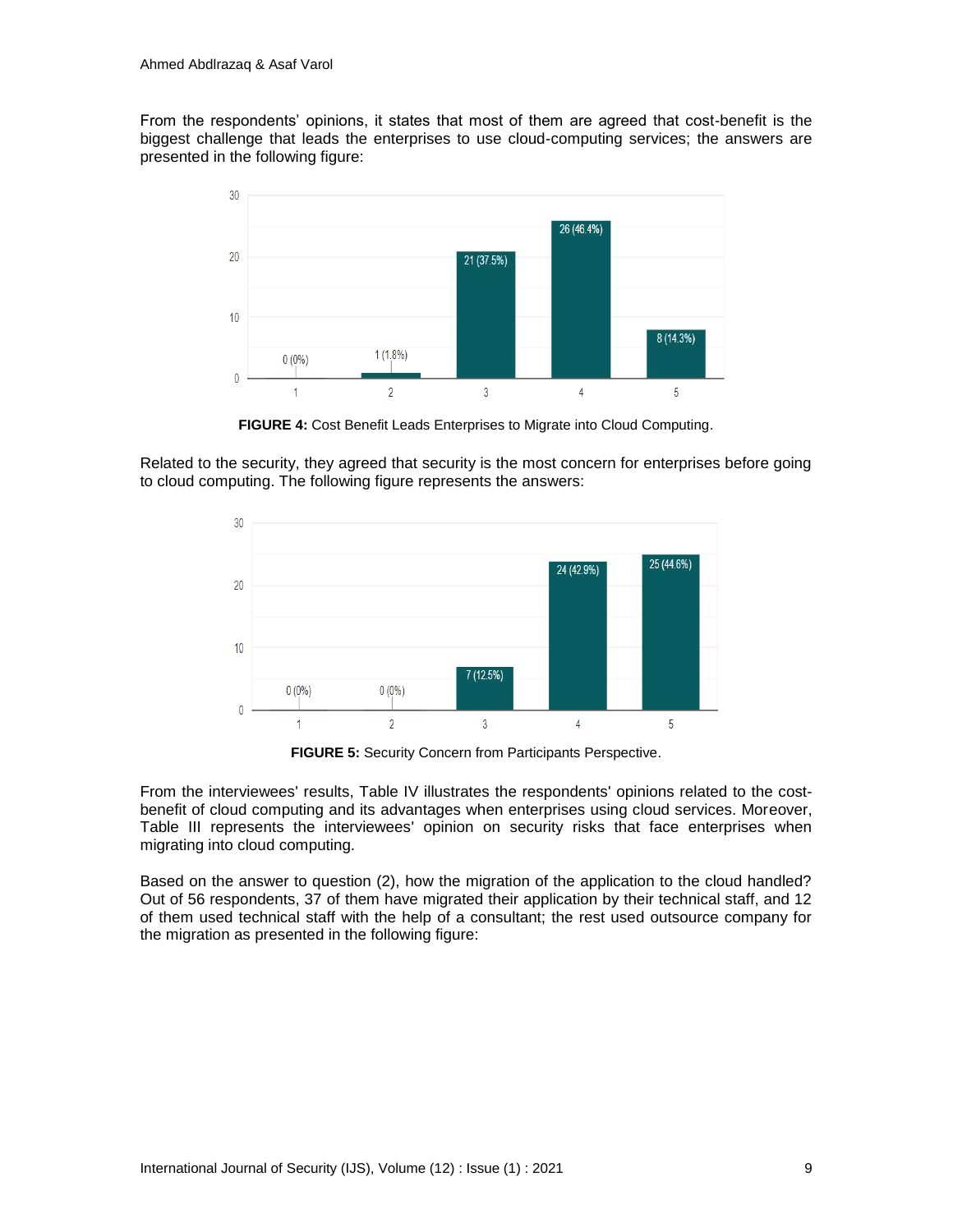

**FIGURE 6:** Security Concern from Participants Perspective.

## **5.2 Discussion**

The purpose of this section is to discuss and compare between the analyzed data from the conducted survey and the literature review conducted in section two. Based on the study objective, the discussion explored each variable that influences cloud computing on enterprises.

1-Cost Benefit: In reference to the previous research explained in the literature review, it states that cloud computing allows enterprises and consumers to decrease hardware costs once utilizing the cloud services; they do not need expensive and powered computers when using their applications on the cloud [6]. The respondents stated that reducing the hardware and IT spending cost is the main advantage of the cost when enterprises using cloud computing, as presented in Table IV. Besides, according to the research in the literature review, it states that the enterprises no longer need to pay for upgrading their software into the latest version since the cloud provider upgrades the applications automatically in the cloud, this is an instance of decreasing the maintenance cost, and this includes the software and hardware maintenance [7]. According to the conducted interview, the interviewees have stated that moving from a CAPEX model into an OPEX is another cost advantage; the enterprises are not responsible for any software or licenses upgrade, maintenance, and daily operation, as presented in Table IV.

2-Security Risks: The previous research mentioned that security in the cloud needs extra resources to ensure that the data is secure [8]. From interviewees, they stated that a skilled security resource required managing the environment, and risks always exist, such as data loss, attacking, etc. In reference to the research mentioned in the literature review, the privacy problems always have an immediate influence on enterprises to decide whether to go for a cloud or not because they are indicated straight on the consumers' dependence. Moreover, these issues have side effects and concerns related to economic, legal, and personal involvement [11]. From the interviewees, they highlighted that the privacy issue is one of the enterprises' obstacles because the cloud vendor either does not have the visibility tool to give them to their customers or operate in a black-box style due to legal and geopolitical restrictions. Furthermore, a research highlighted that resource sharing is another issue that faces enterprises [9]. The interviewees are mentioning that when enterprises are using cloud computing, they share resources over the cloud. It means that maybe the data from a particular user is shared with other parties, which is another security problem. Moreover, the previous studies highlight that the deployment models security is different, according to the experience; the public cloud is more vulnerable compared to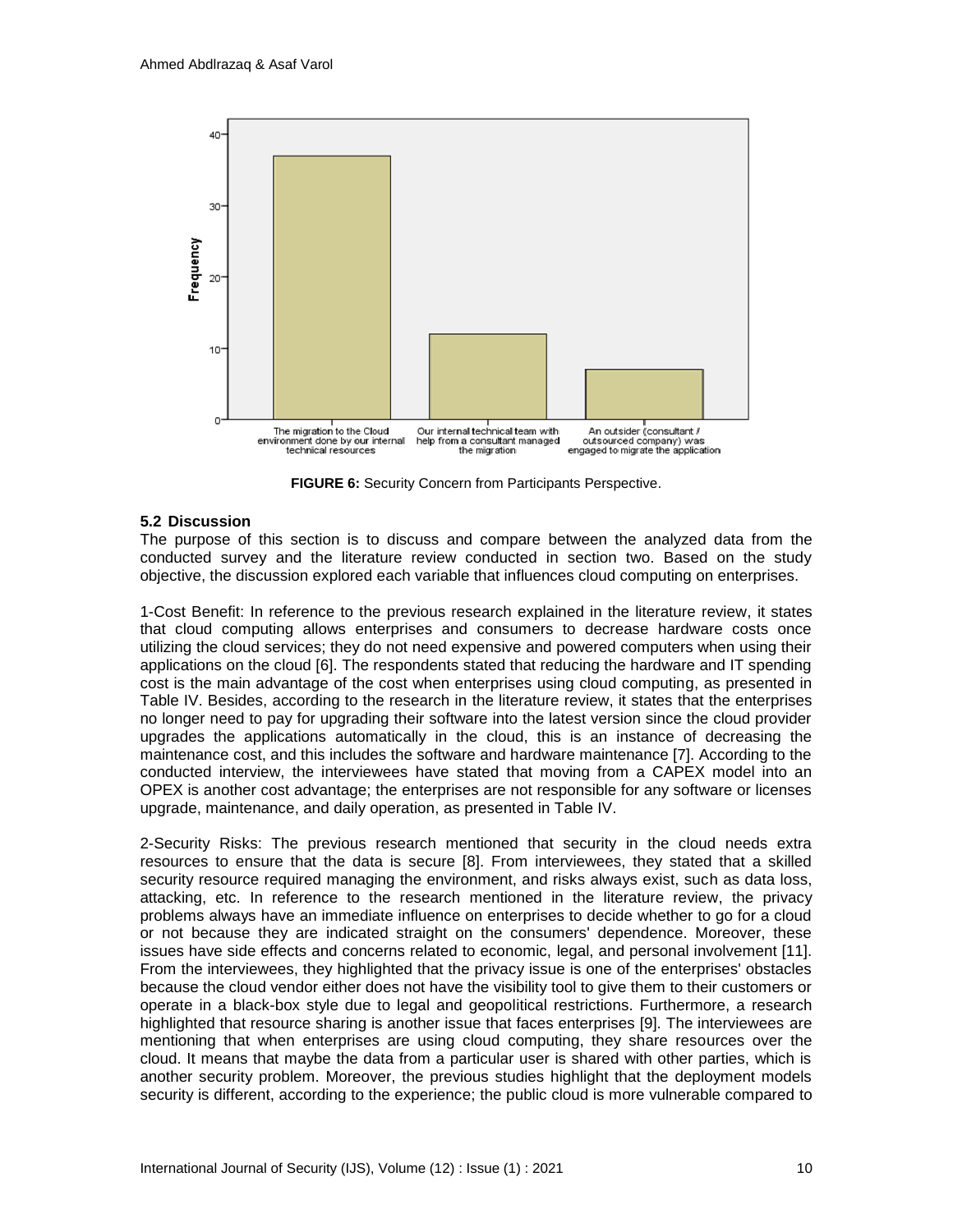the private cloud [9]. The collected data from interview surveys stated that the public cloud has a risk of theft of intellectual property to sensitive data by the cybersecurity attacker. However, the private cloud is more secure than other types of cloud computing. The interviewees' opinions related to security risks are presented in Table III.

## **6. CONCLUSIONS AND FUTURE WORK**

This study has discovered the impact on enterprises related to cost and security. The previous studies have demonstrated that cloud computings' main challenge is cost-benefit, and the main concern is security risks. After conducting interviews with cloud providers and some operators and questionnaires with enterprises that use cloud services, this study has collected qualitative and quantitative data to address the impacts on enterprises concerning security and cost. Cloud providers take care of the clouds' security, and they are responsible for security; they are investing deeply in securing their customer data and confidential information. This study finds many implications related to cloud computing challenges; it has discovered how the main challenges influence the enterprise to adopt cloud computing in terms of security and cost. The cost-benefit is the primary concern by enterprises to migrate into cloud computing as it reduces the cost of hardware, staff, maintenance, operation, and data center. Security is the biggest concern. Since the cloud environment connected over the internet, many security issues need to be concerned by enterprises, such as sharing resources on the cloud, sensitive data, data protection, data privacy, data loss, malware infections, and attacks. According to the cloud experts' feedback in the interviews, the solution is that enterprises have to classify their data and do proper security controls to their data that needs to be hosted in the cloud. Moreover, having a skilled security consultant ensures that the cloud vendor is appropriately protecting their information and data. This study states that each organization has a different scenario and work needs; therefore, the cloud deployment model is selected based on serval factors such as cost, company strategy, current challenges, and future roadmap. Commonly, the public cloud is the way to go, and it is a good option for small startup enterprises; however, it is not a good option in terms of security. On the other hand, the private cloud is the right choice for big enterprises as it is more secure for sensitive data. Moreover, most enterprises with sensitive data are using the hybrid cloud; for example, using the private cloud for sensitive data and data security, and using the public cloud for some features such as MS office 365 and Salesforce services.

In addition, the primary cloud service models are SaaS, PaaS, and IaaS, and all these services are valid for all types of enterprises. However, according to the interview and questionnaire respondents, the SaaS can be used by SMB enterprises, and it is the right choice for small enterprises. The PaaS, which provides the platform and database, is usually used by a mediumsized company. The IaaS is providing all computer resources to the customer, and it is more expensive than other services; thus, it is more used by big companies.

Finally, cloud computing technology has a significant impact on enterprise companies. Cloud providers are pushing the enterprises to use cloud services by offering many services that may not be available in an on-premise environment. Enterprises need to consider the risks before migrating into the cloud; this will be done by evaluating the risks and having a good plan to reduce and mitigate the risks. The future research direction will focus on fog computing. Fog computing has emerged because cloud computing is too far away from the point of origin. Due to having large amounts of data in the cloud, and the timing for transferring all these data will result in latency, and this is the primary concern by enterprises and unacceptable. Several methods and algorithms are used to mine a large amount of data present in databases, data warehouses, and data repositories to explore data mining for fog computing using fog-engine. This technology is currently a fascinating topic, and it is an innovation and extension of cloud computing technology.

| TABLE II. A JAMI LE UL INTERVIEW QUEJTIONJ |                                                                |                                                                     |  |  |
|--------------------------------------------|----------------------------------------------------------------|---------------------------------------------------------------------|--|--|
| No.                                        | <b>Question Scope</b>                                          | Research Objective & Justification                                  |  |  |
|                                            | Why do enterprises need to migrate into the cloud computing?   | To identify the challenges and the<br>advantages of cloud computing |  |  |
| Q2                                         | Before going to cloud computing, what are the essential things | To identify the main concerns and                                   |  |  |

#### **TABLE II:** A SAMPLE OF INTERVIEW QUESTIONS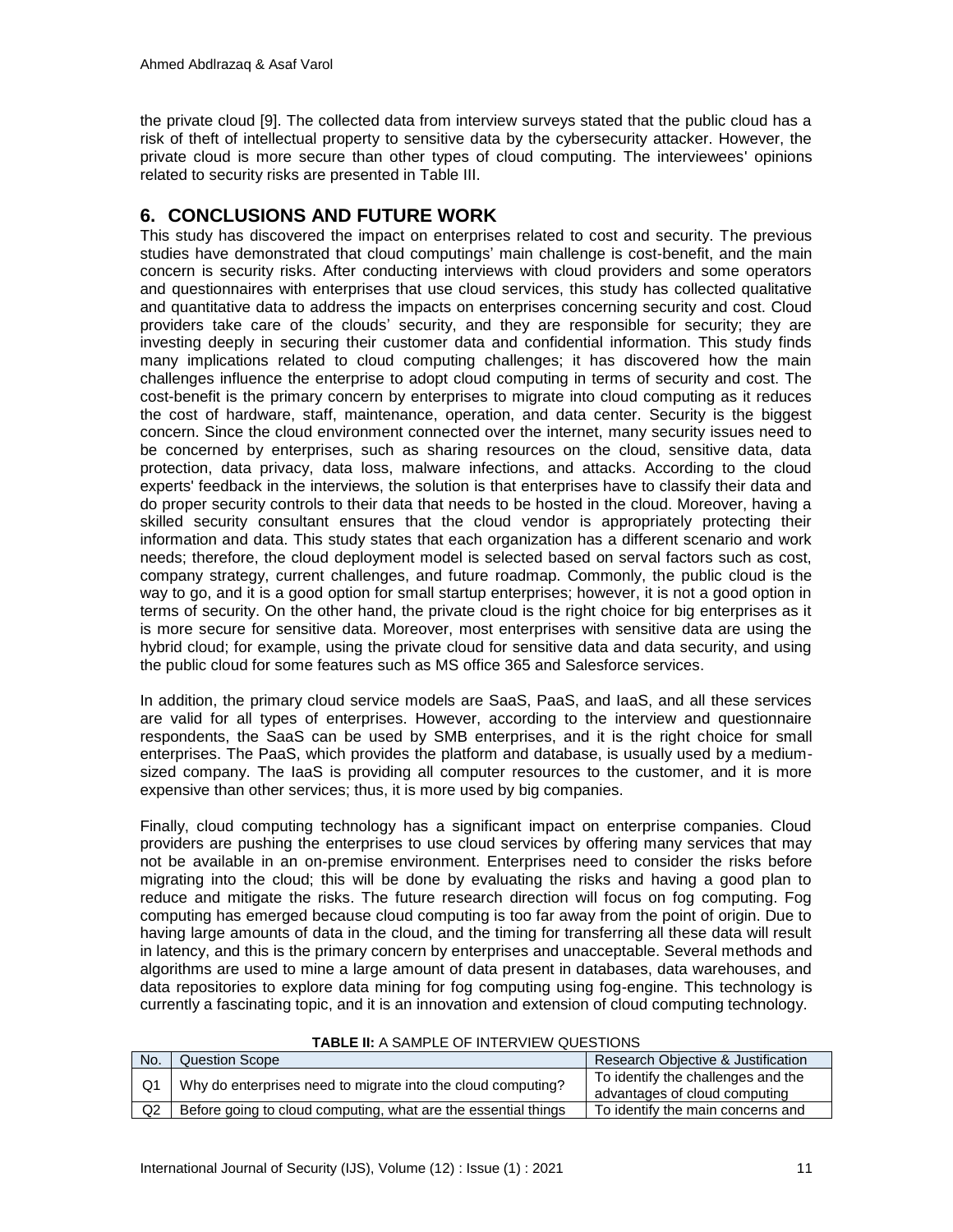|                | to be taken into concern by enterprises?                                                                                                       | risks that face enterprises before<br>going to cloud computing               |
|----------------|------------------------------------------------------------------------------------------------------------------------------------------------|------------------------------------------------------------------------------|
| Q3             | What are the cost advantages?                                                                                                                  | To find out the benefits of using<br>cloud computing by enterprises          |
| Q <sub>4</sub> | What are the cost risks?                                                                                                                       | To find out the risks of the cost when<br>using cloud services               |
| Q5             | What are the security risks?                                                                                                                   | To find out the security concern or<br>risks that enterprises think about    |
| Q <sub>6</sub> | What are the security benefits for enterprises to go for cloud<br>computing?                                                                   | To discover the security benefits<br>when using cloud services               |
| Q7             | Which type of deployment models (public cloud, private cloud,<br>and hybrid cloud) are suitable for (small, medium, and large)<br>enterprises? | To find out which deployment model<br>is fit all sized enterprises           |
| Q8             | Which type of service delivery models (laaS, PaaS, and SaaS)<br>are suitable for (small, medium, and large) enterprises?                       | To discover the suitable cloud<br>service model for all-sized<br>enterprises |
| Q9             | How indicated cost and security risks could be avoided? What is<br>your suggestion?                                                            | To collect the suggestion by cloud<br>practitioners before adopt to cloud    |

## **TABLE III:** A SAMPLE OF QUESTIONNAIRE QUESTIONS

| No.            | <b>Question Scope</b>                                                                                              |  |
|----------------|--------------------------------------------------------------------------------------------------------------------|--|
| Q1             | Which type of cloud services your organization is using or you see suitable to use?                                |  |
| Q2             | Based on the answer to question (2), how is the application's migration to the cloud handled?                      |  |
| Q3             | Which solution do you suggest the most suitable for your organization according to cloud computing<br>taxonomy?    |  |
| Q <sub>4</sub> | Do you agree or believe that adopting cloud technology by your company is a wise decision?                         |  |
| Q <sub>5</sub> | Do you agree that cost-benefit is the biggest challenge that leads enterprises to migrate into cloud<br>computing? |  |
| Q <sub>6</sub> | Do you agree that security is the most concern for enterprises before going to cloud computing?                    |  |
| Q7             | Do you agree that cloud computing is a computing technology that used to minimize the cost of a<br>company?        |  |
| Q8             | Which type of service delivery solutions are more suitable for all sized enterprises?                              |  |
| Q9             | Which type of cloud computing models is more suitable for all sized enterprises?                                   |  |

## **TABLE IV:** INTERVIEWEES' OPINION RELATED TO COST-BENEFIT

| Interviewee | The result of their opinions about cost advantages                                             |  |
|-------------|------------------------------------------------------------------------------------------------|--|
| A           | The minimized cost are IT spending, maintenance, hardware, administrative, staff, and          |  |
|             | physical location.                                                                             |  |
| B           | The cost-benefit is that it reduces the cost of IT spending, staff, and resources, management, |  |
|             | maintenance, extra hardware.                                                                   |  |
| C           | Enterprises do not need to purchase hardware or software. The providers are responsible.       |  |
| D           | The major cost advantages are pay based on consumption; it helps them to build their           |  |
|             | environment less costly.                                                                       |  |
| E           | Cloud services require less cost and easy to manage, with no need to purchase physical         |  |
|             | hardware and manage them.                                                                      |  |
| F           | It minimizes the cost of expenses such as hardware, IT spending, IT staff, data center, power, |  |
|             | cooling, and etc.                                                                              |  |
| G           | It saves the cost as they no longer deploy the data center, purchasing hardware, storage,      |  |
|             | servers, network, etc.                                                                         |  |
| H           | Depending on the use cases, there are tools to estimate the cost and cloud solution for        |  |
|             | downsizing to save costs.                                                                      |  |
|             | Moving from a CAPEX model into an OPEX one is advantageous.                                    |  |
|             | Saving the total cost of certain technology, operation costs controlled, and compared to       |  |
| J           | CAPEX sort of investments.                                                                     |  |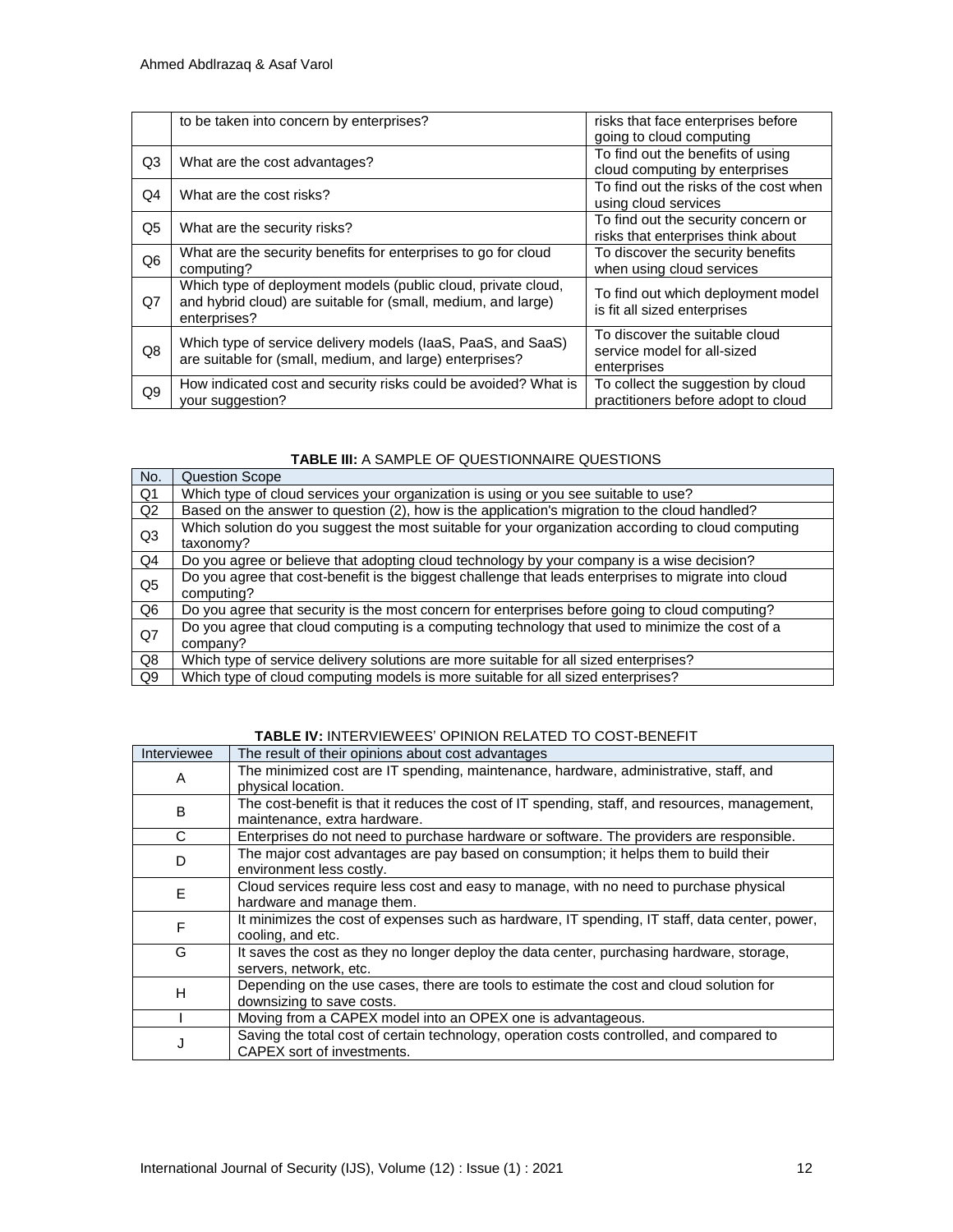| Interviewee | The result of their opinions about security risks                                                |
|-------------|--------------------------------------------------------------------------------------------------|
| A           | Migrating sensitive data to the public cloud has a risk of theft to the sensitive data by the    |
|             | cybersecurity attacker.                                                                          |
| B           | The main security risk is related to sensitive and confidential data; for example, CDRs from     |
|             | telecom companies.                                                                               |
| C           | There are several security risks in cloud computing like data loss, data breach, vendor lock-in, |
|             | account hijacking, denial of service attacks. The major risk is data loss.                       |
| D           | It is risky if a mistake happened, a security resource required to manage the environment, and   |
|             | risk always exists, such as data loss, attacking and etc.                                        |
| E           | The main security issues are data privacy, data breached and attacking.                          |
| F           | The main security risk is cloud attack; data passes through the internet that raises the risk of |
|             | sensitive data loss and internet connection loss in case of the public cloud.                    |
|             | Breaches and DDoS attacks are mainly ones the higher risk. Nevertheless, providers such as       |
| G           | Amazon and Microsoft keep investing in security to avoid such a situation.                       |
|             | The risks are remote access, DDoS attacks. Enterprises need to protect themselves from           |
| н           | malware attacks.                                                                                 |
|             | Making proper use of cloud security tooling is key. Building a ground zero security culture is   |
|             | lifesaving.                                                                                      |
|             | The main security risk of an external cloud vendor is how it will secure the customer data and   |
|             | how the customer makes sure that the cloud vendor is properly protecting his information.        |

**TABLE V:** INTERVIEWEES' OPINION RELATED TO SECURITY RISKS

## **7. REFERENCES**

- [1] Bohu, Li, Zhang Lin, and Chai Xudong. "Introduction to cloud manufacturing" ZTE Communications 8, vol. 4, pp. 6-9, 2020.
- [2] Jain, A., & Mahajan, N. "Introduction to cloud computing in The Cloud DBA-Oracle", Apress Berkeley, CA, pp. 3-10, 2017.
- [3] Mell, P., & Grance, T. "The NIST definition of cloud computing", National Institute of Science and Technology,pp. 7-15, 2011.
- [4] Bohm, M., Leimeister, S., Riedl, C., & Krcmar, H. "Cloud computing and computing evolution", Technische Universität München (TUM), pp. 33-39, 2010.
- [5] Sether, A. "Cloud computing benefits", Fourth International Conference on Computational Aspects of Social Networks (CASoN), pp. 198-205, 2016.
- [6] Xue, C. T. S., & Xin, F. T. W. "Benefits and challenges of the adoption of cloud computing in business", International Journal on Cloud Computing, Fourth International Conference on Computational Services and Architecture of Cloud Computing, pp. 01-15, 2016.
- [7] Polacco, A., & Backes, K. "The amazon go concept: Implications, applications, and sustainability", Journal of Business and Management, vol 24(1), pp. 79-92, 2018.
- [8] Nayar, K. B., & Kumar, V. "Cost benefit analysis of cloud computing in education", International Journal of Business Information Systems, pp. 205-221, 2018.
- [9] Kumar, P. R., Raj, P. H., & Jelciana, P. "Exploring data security issues and solutions in cloud computing", Procedia Computer Science, pp. 691-697, 2018.
- [10] Ramachandra, G., Iftikhar, M., & Khan, F. A. "A comprehensive survey on security in cloud computing", Procedia Computer Science, pp. 465-472, 2017.
- [11] El-Zoghby, A. M., & Azer, M. A. "Cloud computing privacy issues, challenges and solutions", In 12th International Conference on Computer Engineering and Systems (ICCES),pp. 154- 160, 2017.